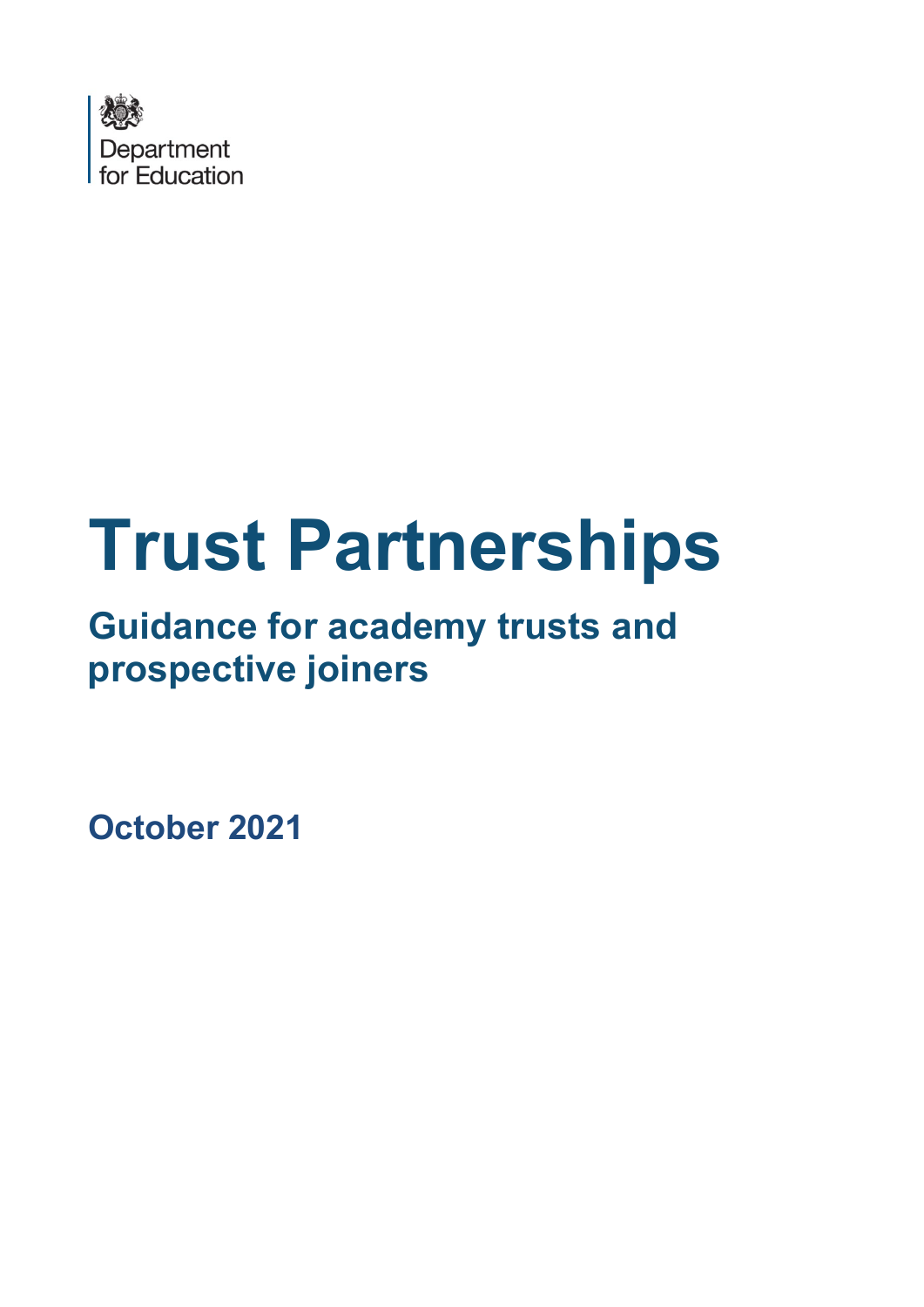## **Contents**

| Summary<br>1.                                                     | 3              |
|-------------------------------------------------------------------|----------------|
| 1.1 About this guidance                                           | 3              |
| 1.2 Definitions                                                   | 3              |
| 1.3 How this guidance was compiled                                | 3              |
| 1.4 When this guidance will be reviewed                           | 3              |
| 2.<br>What are trust partnerships?                                | 4              |
| 2.1 About trust partnerships                                      | $\overline{4}$ |
| 2.2 Summary and background                                        | $\overline{4}$ |
| 2.3 Key components of trust partnerships                          | $\overline{4}$ |
| 2.4 Role of the department                                        | 5              |
| 2.5 Advice for schools and trusts considering a trust partnership | 5              |
| <b>Examples</b><br>3.                                             | $\overline{7}$ |
| <b>Further information</b>                                        | 10             |
| Other relevant departmental advice and statutory guidance         | 10             |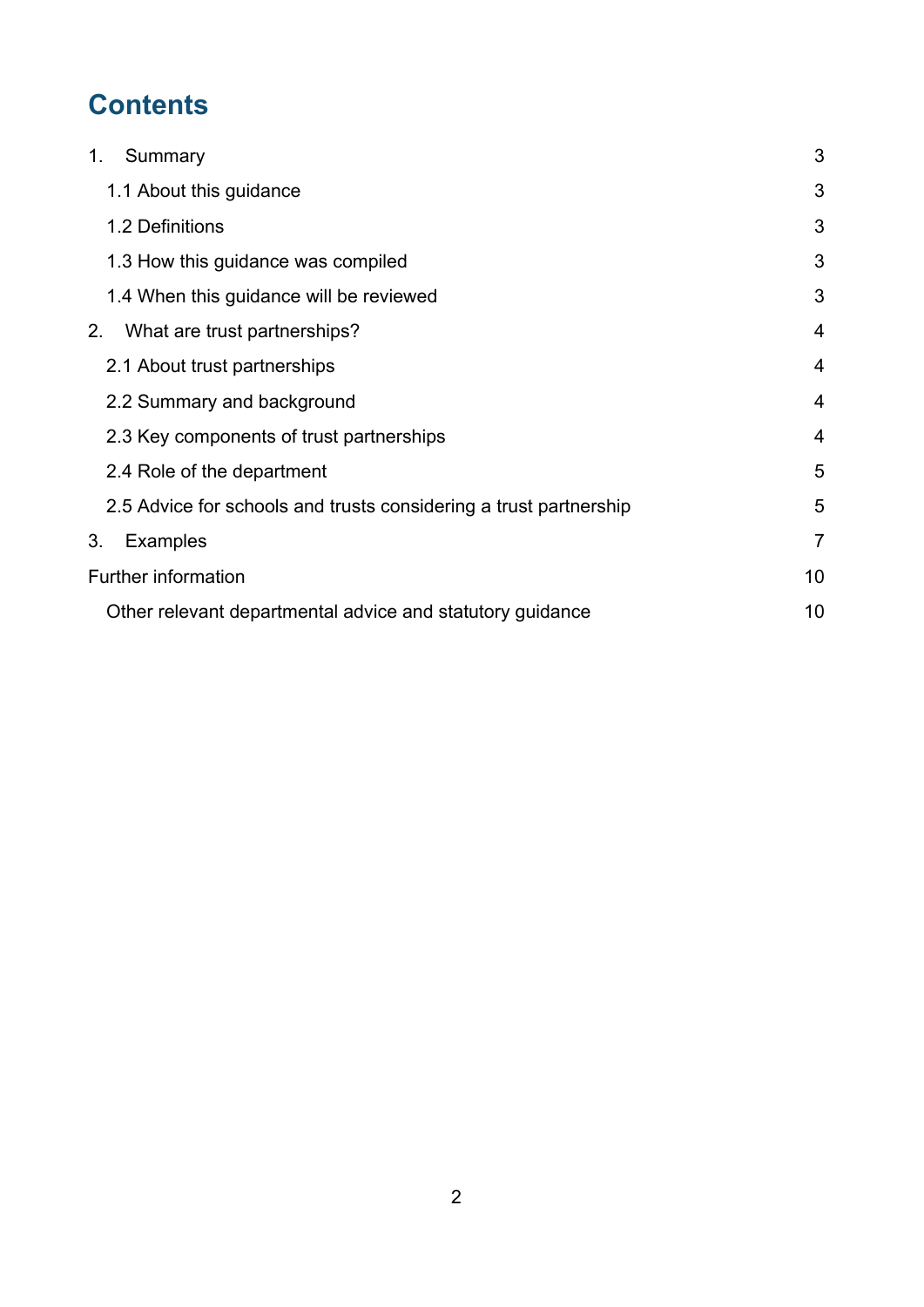## **1.Summary**

#### **1.1 About this guidance**

This publication provides non-statutory guidance from the Department for Education (DfE) for academy trusts who wish to set up formalised trust partnership arrangements with standalone schools (maintained schools and academies with only one school), outside their academy trust. This guidance explains what trust partnerships are and how they can be used. It sits alongside a [model service level agreement \(SLA\).](https://www.gov.uk/government/publications/multi-academy-trusts-establishing-and-developing-your-trust)

This should be read in conjunction with our more comprehensive guidance for academy [trusts and prospective converters](https://www.gov.uk/government/publications/multi-academy-trusts-establishing-and-developing-your-trust) which provides a broader overview of the benefits of the academy trust system.

#### **1.2 Definitions**

Throughout this document:

- "academy trust" or "academy trusts" refers to multi-academy trusts with more than one school; and
- "school" or "schools" refers to local authority (LA) maintained schools or academy trusts with only one school

#### **1.3 How this guidance was compiled**

This guidance has been created in conversation with sector leaders, including academy trust leaders and headteachers of maintained schools, who have run and participated in trust partnerships.

#### **1.4 When this guidance will be reviewed**

This guidance will be reviewed on an ongoing basis.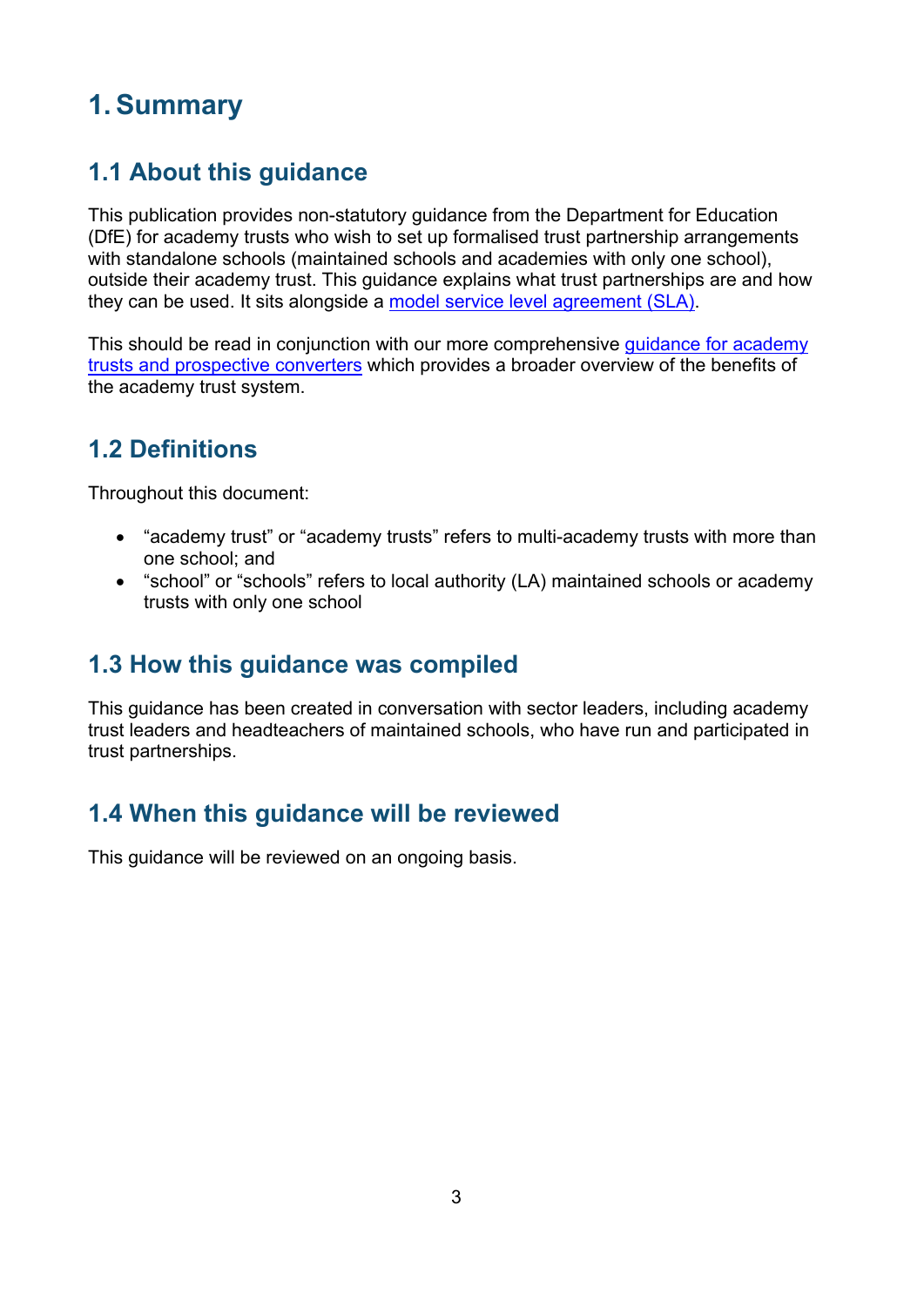### **2. What are trust partnerships?**

#### **2.1 About trust partnerships**

Trust partnerships are a time-limited arrangement, allowing schools and trusts to come together in mutually beneficial partnerships. They do not deliver the full benefits of formally joining an academy trust but are a time-limited way for all parties to explore how a permanent arrangement might work. This guidance provides information, case studies and a model SLA to support academy trusts and schools to establish trust partnerships.

#### **2.2 Summary and background**

A trust partnership is a sector-led arrangement where a school and trust work together, testing whether a formal partnership will benefit both parties. There are a variety of reasons why a trust and school might choose to enter a trust partnership. Partnerships can allow strong schools and trusts to explore the benefits of collaborating (for instance, sharing expertise through headteacher and subject expert networks). They also allow a school to access a trust's networks and services. Trust partnerships can also be used as a powerful school improvement tool, allowing vulnerable schools to access support from a strong trust.

Trust partnership arrangements are often governed through formal documents. The ability of both parties to set terms and conditions that work for them is key to a successful partnership. The model SLA, published alongside this guidance, is intended to be adapted to individual circumstances and used flexibly. Although written for a partnership with an LA maintained school, it can be adapted for use also for an academy trust with only one school. Similarly, although written for partnerships providing school improvement support, it can be adapted for other uses.

Trust partnerships are not to be considered a replacement for converting to academy status or a routine preliminary step before academy conversion takes place. Although, they may help support schools awaiting conversion by allowing them to work collaboratively with the academy trust before the conversion process is completed.

#### **2.3 Key components of trust partnerships**

Whilst flexibility is vital to trust partnerships, the following components are key to any arrangement:

- i) It should be **time-limited,** typically 12-18 months**.** It is imperative that none of the parties involved considers a trust partnership as a long-term solution, or a replacement for conversion.
- ii) During the partnership, the governing body of the school **should give due consideration to academisation/merging** through formal consultation where required.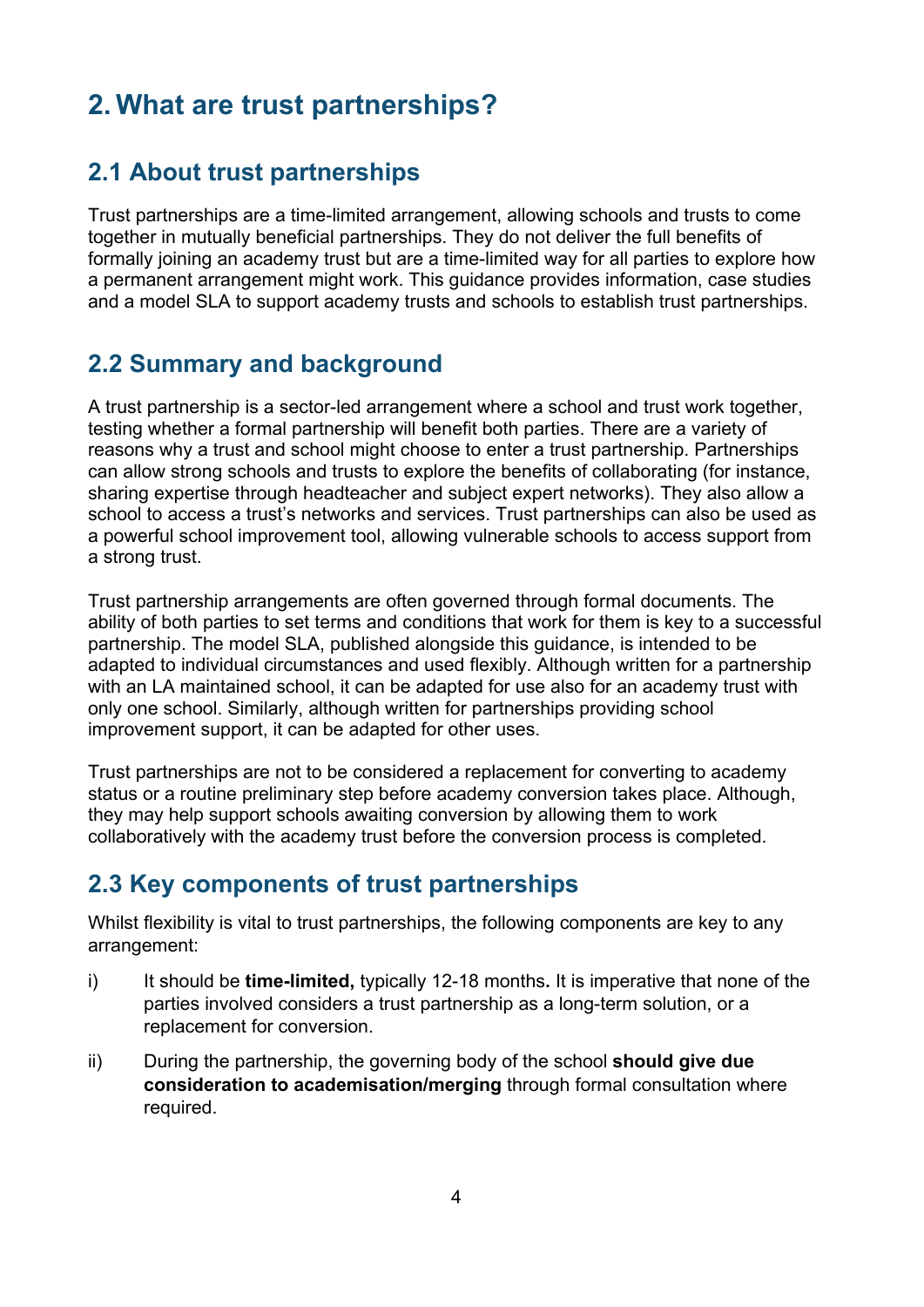- iii) Activity undertaken as part of the partnership should **focus on teaching and leadership.** Trust partnerships are usually focused on activities such as academy trust-wide training opportunities, headteacher mentoring and support, and crosstrust benchmarking of data.
- iv) All arrangements should be **recorded** through formal documentation. Whilst documents may vary, academy trusts have expressed the importance of each party being clear from the outset about the terms, any costs, expectations, and objectives of the arrangement.

#### **2.4 Role of the department**

The department will have no formal role in approving most trust partnership arrangements. However, if a school is eligible for the [Trust and School Improvement](https://www.gov.uk/guidance/trust-and-school-improvement-offer)  [Offer](https://www.gov.uk/guidance/trust-and-school-improvement-offer) funding may be provided to support a partnership arrangement, subject to DfE approval.

We do however ask that schools and trusts entering a trust partnership notify their relevant [Regional Schools Commissioner \(RSC\) office](https://www.gov.uk/government/organisations/regional-schools-commissioners/about) of their plans.

#### **2.5 Advice for schools and trusts considering a trust partnership**

Advice for trusts considering a trust partnership:

- Make sure you are clear from the outset on the **objectives of the relationship**. Ensure you know what the offer will be, including the expectations of what each party will bring to/expect from the arrangement.
- Take time to consider the "**hidden costs**" of any arrangement particularly the amount of time and resource needed from academy trust leaders.
- **Due diligence** is essential if the relationship is to provide effective school improvement, as is contractual flexibility to deal with unexpected issues.
- Consider what additional evidenced based [professional development and support](https://www.gov.uk/government/collections/school-improvement-support) may be available, that meets the needs of the school.

Advice for schools considering a trust partnership:

- Make sure you are clear from the outset on the **objectives of the relationship.** Ensure you know what the offer will be, including the expectations of what each party will bring to/expect from the arrangement.
- Take time to consider and engage the right academy trust.
- Take time to consider the "**hidden costs**" of any arrangement particularly in the amount of time and resource required from the leadership team.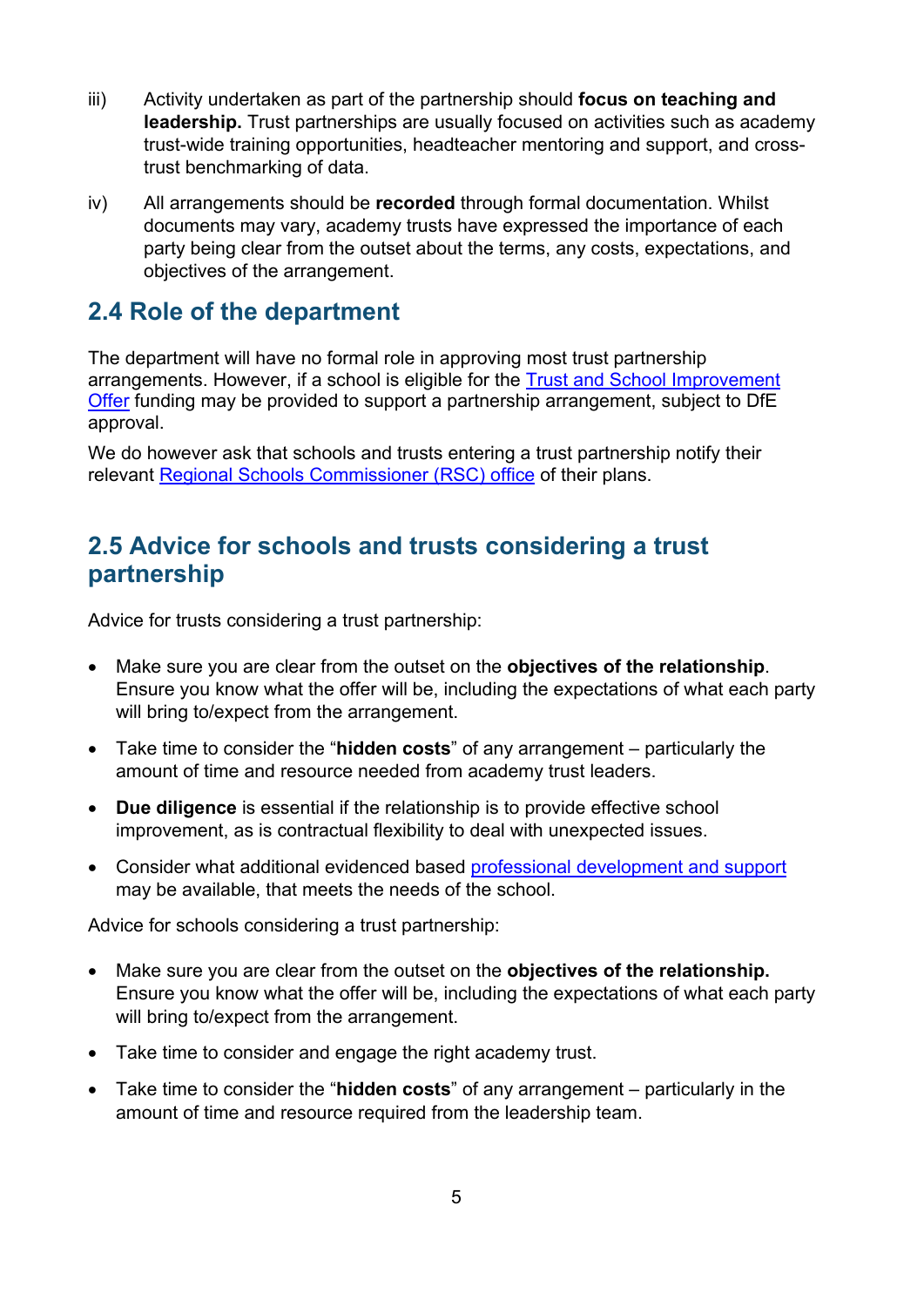- Be aware that these relationships are **time-limited**. They allow you to experience the benefits of being in a particular trust as you consider joining.
- Church schools should consult their diocese prior to seeking a trust partnership and receive consent to do so. Similarly, other schools with a religious character should consult and receive the consent of their religious authority prior to entering a trust partnership arrangement.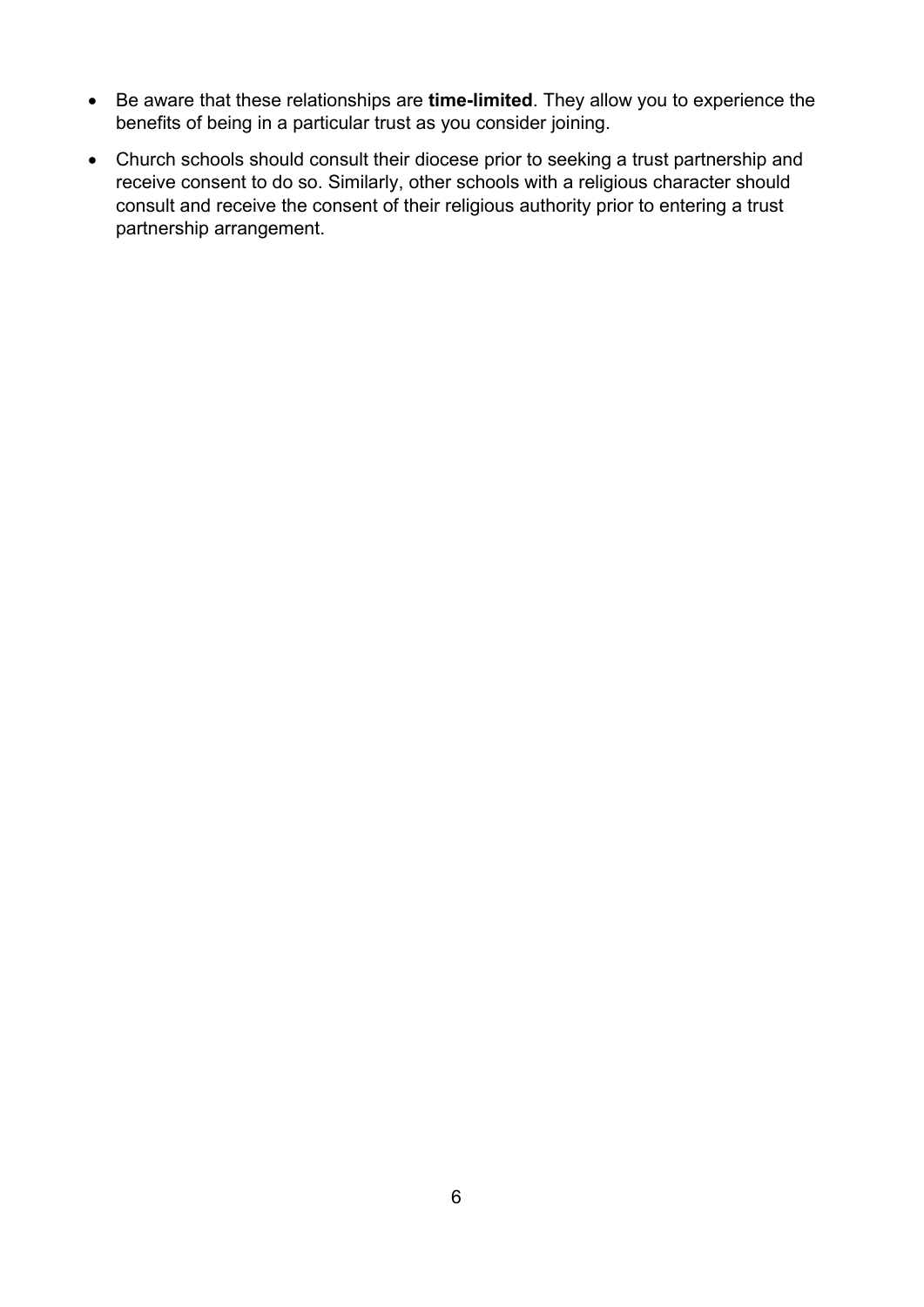## **3.Examples**

#### **Hawthorne Primary School and [Flying High Trust](https://www.flyinghighpartnership.co.uk/flying-high-trust)**

Flying High Trust was formed in 2012 and over the last 9 years has steadily grown across Nottinghamshire, Nottingham City and Derbyshire and now consists of 30 primary schools. Hawthorne Primary School is a one form entry primary school with nursery provision from age 3.

Flying High Trust worked with Hawthorne Primary School in a partnership that has led to Hawthorne formally joining the trust. This partnership gave Hawthorne access to continuous professional learning as well as providing the opportunity for its leaders to share their expertise through headteacher and subject expert networks and meetings.

Having the opportunity to work together before formalising the arrangement brought many benefits to the school and trust. Both parties had a good understanding of each other's priorities, and Hawthorne and its leaders felt connected to the trust and understood its ways of working. This built confidence in staff and governors at both Hawthorne and Flying High that this was the right relationship for them.

Once it was clear Hawthorne would join Flying High, further activities were put in place designed to both maintain the progress of the school but also enable leaders, staff, and governors to learn more about working together. This included headteacher briefings and meetings providing crucial guidance, support and development enabling a connection to other heads across the trust and central team.

Hawthorne Primary School have benefitted from access to trust activities including trust systems and processes, communications, events for children, governor hub and recruitment activities.

#### **[STEP Academy Trust](https://www.stepacademytrust.org/)**

As of April 2021, STEP (Striving Together for Excellence in Partnership) Academy Trust have had eight schools join the academy trust having initially worked under a Memorandum of Understanding (MoU) arrangement. Two schools are currently working under an MoU. One school did not join, having worked for six months under an MoU arrangement.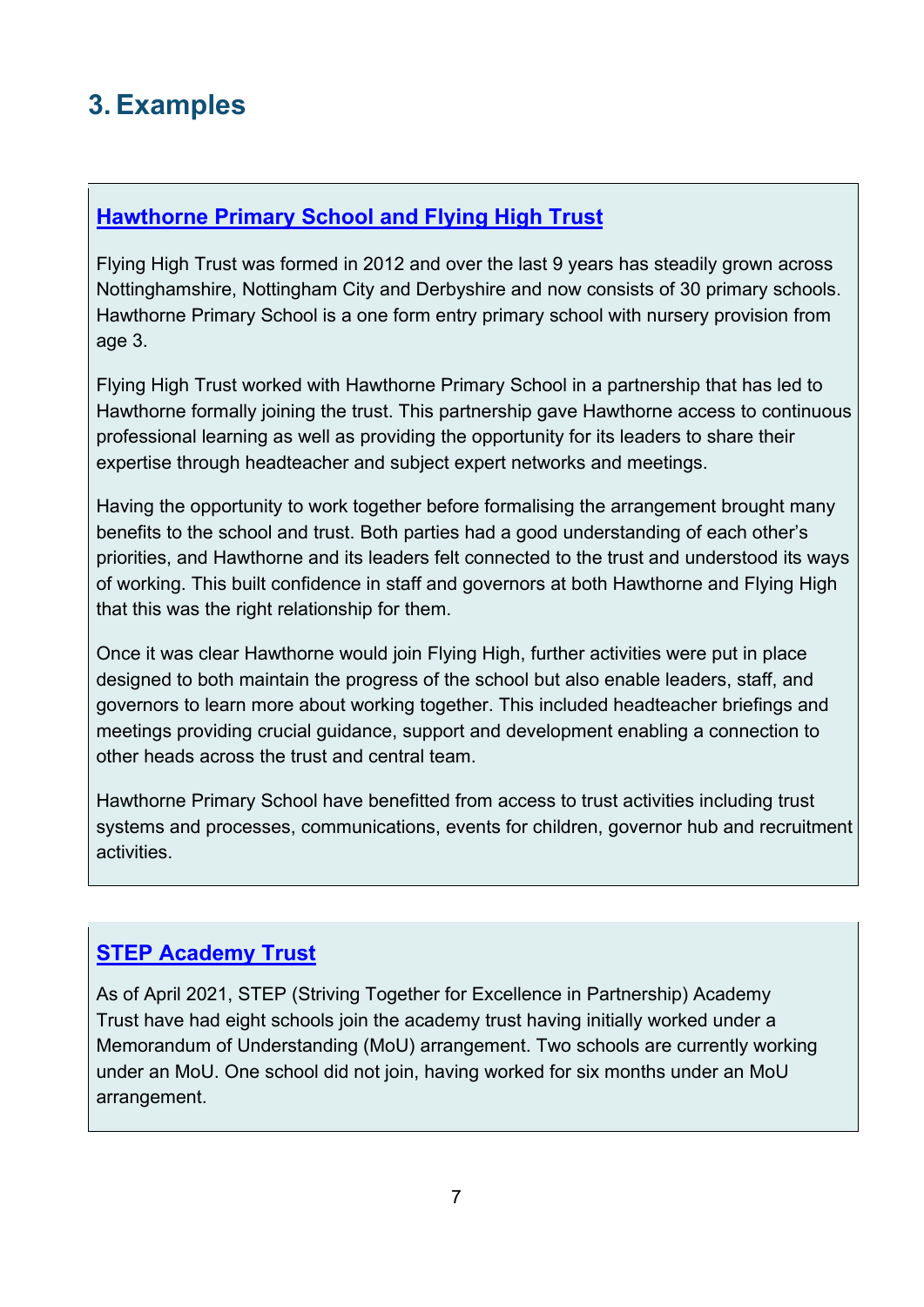STEP routinely ask schools to engage in a trial period, or associate membership, covered by an MoU. These typically last six months, with the agreement detailing the support that will be provided, educational and operational, and expectations regarding how the partnership will be conducted. From the outset the potential partner school must be open to joining the academy trust. There is an expectation that if both parties are satisfied with the arrangement, converting to academy status will be the logical next step. This expectation is included in their MoU, with an agreed date at which the long-term future of the partnership will be considered.

Schools that have had reservations about converting to academy status often become convinced by the benefits after experiencing them first-hand. It is the opportunity to establish good relationships on which an effective partnership can be built, which is why it is STEP's favoured approach.

The impact of this approach on partner schools and the academy trust itself has been significant. For example, Gloucester Road Primary School in Peckham, which became Angel Oak Academy, had for many years been vulnerable prior to joining STEP. Working initially under an MoU before deciding to convert to academy status with STEP, the school is now one of the strongest in the academy trust, judged outstanding by Ofsted.

#### **[The Olympus Academy Trust](https://www.olympustrust.co.uk/)**

The Olympus Academy Trust had 8 member schools all within 4 miles of one another and all in the lowest-funded LA area in England. When Winterbourne Academy, the largest secondary school in the area, needed help it was a positive potential partner for Olympus, who were keen to offer support to a neighbouring school community.

The initial objectives of the partnership were to avoid a projected £1 million deficit, stabilise the school and academy trust leadership and prepare both schools to be re-brokered into different academy trusts which would involve significant re-structure and change. Olympus hoped to be able to conduct due diligence to determine whether Winterbourne would be a good fit for its trust, in the longer term. In previous years, three schools had been rebrokered into Olympus with structural deficits on transfer. Trustees were, therefore, cautious about future projects.

Working under an SLA, the Olympus CEO undertook the role of Interim CEO at the federation for 2 days a week and a full-time headteacher was seconded from a neighbouring academy trust (with whom Olympus shared a teaching school) under a separate SLA. An interim board had already been established and a decision made to rebroker the two schools in the federation into different academy trusts as a Financial Notice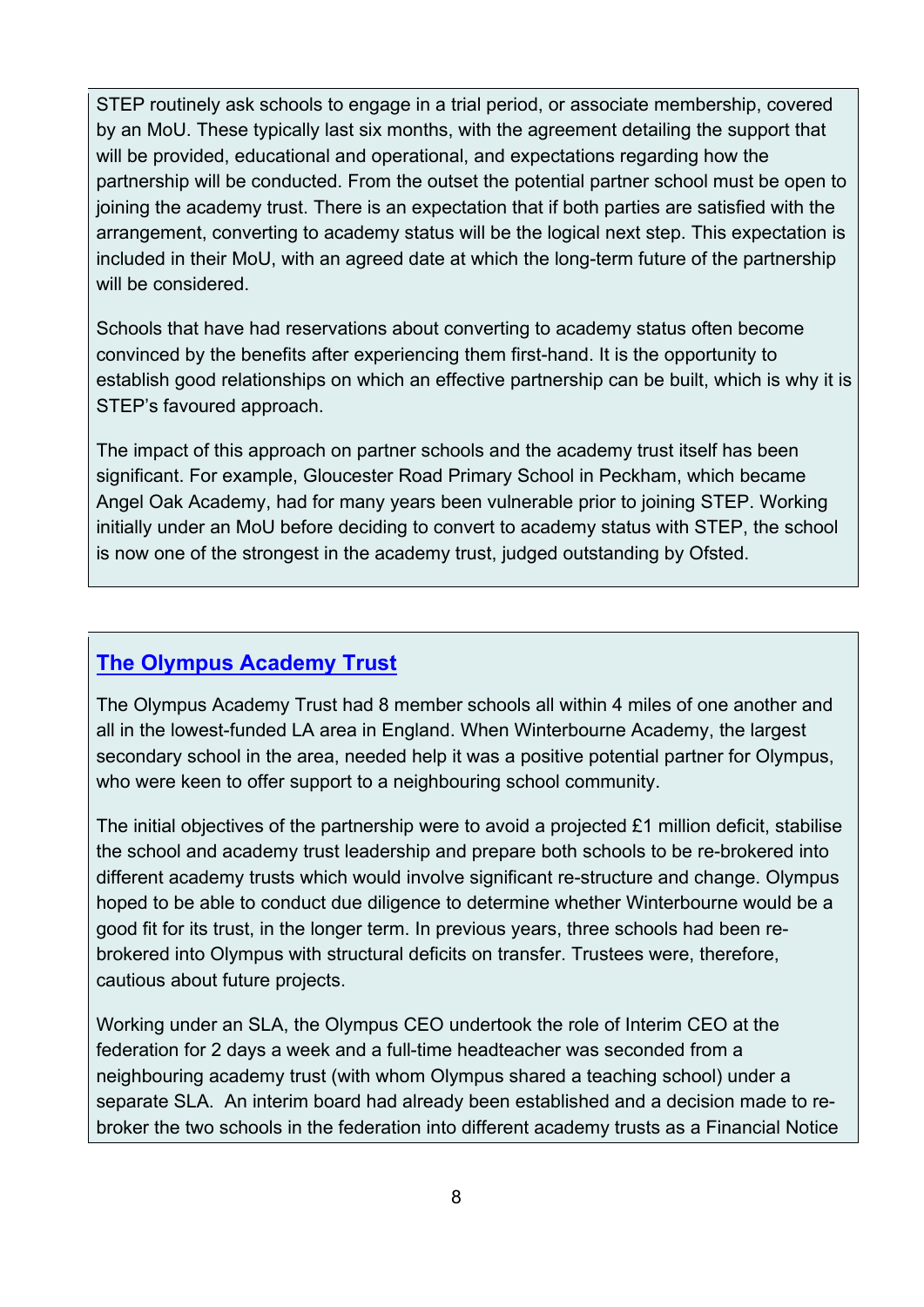to Improve had been issued and its largest school, Winterbourne, was deemed inadequate by Ofsted and in need of special measures in the second week of Olympus' support in January 2017. The Interim Board commissioned an independent audit of the finances. It was identified that a major re-structure was needed to reduce central costs. A shadow structure was created, aligning with Olympus tariffs and structures. In preparation for joining Olympus, new finance and budgeting systems were introduced and improved financial processes and reporting were embedded.

By the summer, the deficit had been removed and a loan was repaid to the ESFA although substantial restructuring costs were incurred. Olympus trustees were able to approve Winterbourne joining the academy trust with confidence as financial viability was established along with a curriculum designed to improve outcomes, unlike in other rebrokerages the academy trust had experienced with less detailed financial knowledge on transition. Another key factor in providing support for a year before joining Olympus was that staff confidence and morale was high about joining when it finally happened.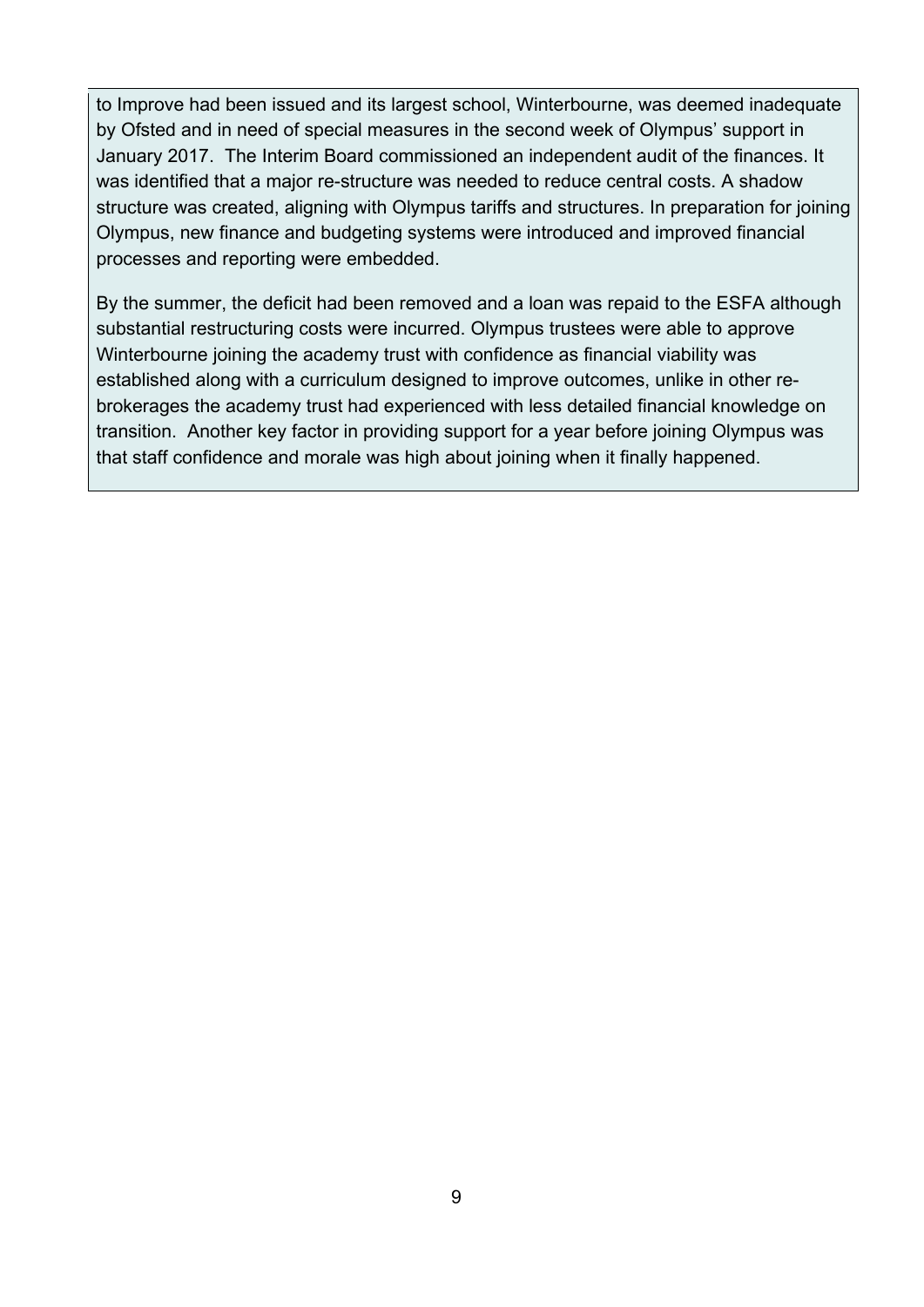## **Further information**

#### **Other relevant departmental advice and statutory guidance**

- [Building strong academy trusts: guidance for academy trusts and prospective](https://www.gov.uk/government/publications/multi-academy-trusts-establishing-and-developing-your-trust)  **[converters](https://www.gov.uk/government/publications/multi-academy-trusts-establishing-and-developing-your-trust)**
- [Trust and School Improvement Offer](https://www.gov.uk/guidance/trust-and-school-improvement-offer)
- [Model service level agreement \(SLA\)](https://www.gov.uk/government/publications/multi-academy-trusts-establishing-and-developing-your-trust)
- [3. Set up or join an academy trust Convert to an academy: guide for schools](https://www.gov.uk/guidance/convert-to-an-academy-information-for-schools/3-prepare-for-conversion)  [Guidance - GOV.UK \(www.gov.uk\)](https://www.gov.uk/guidance/convert-to-an-academy-information-for-schools/3-prepare-for-conversion)
- Information note for academy trusts about academy transfer GOV.UK [\(www.gov.uk\)](https://www.gov.uk/government/publications/academy-transfers-information-for-academy-trusts/information-note-for-academy-trusts-about-academy-transfer)